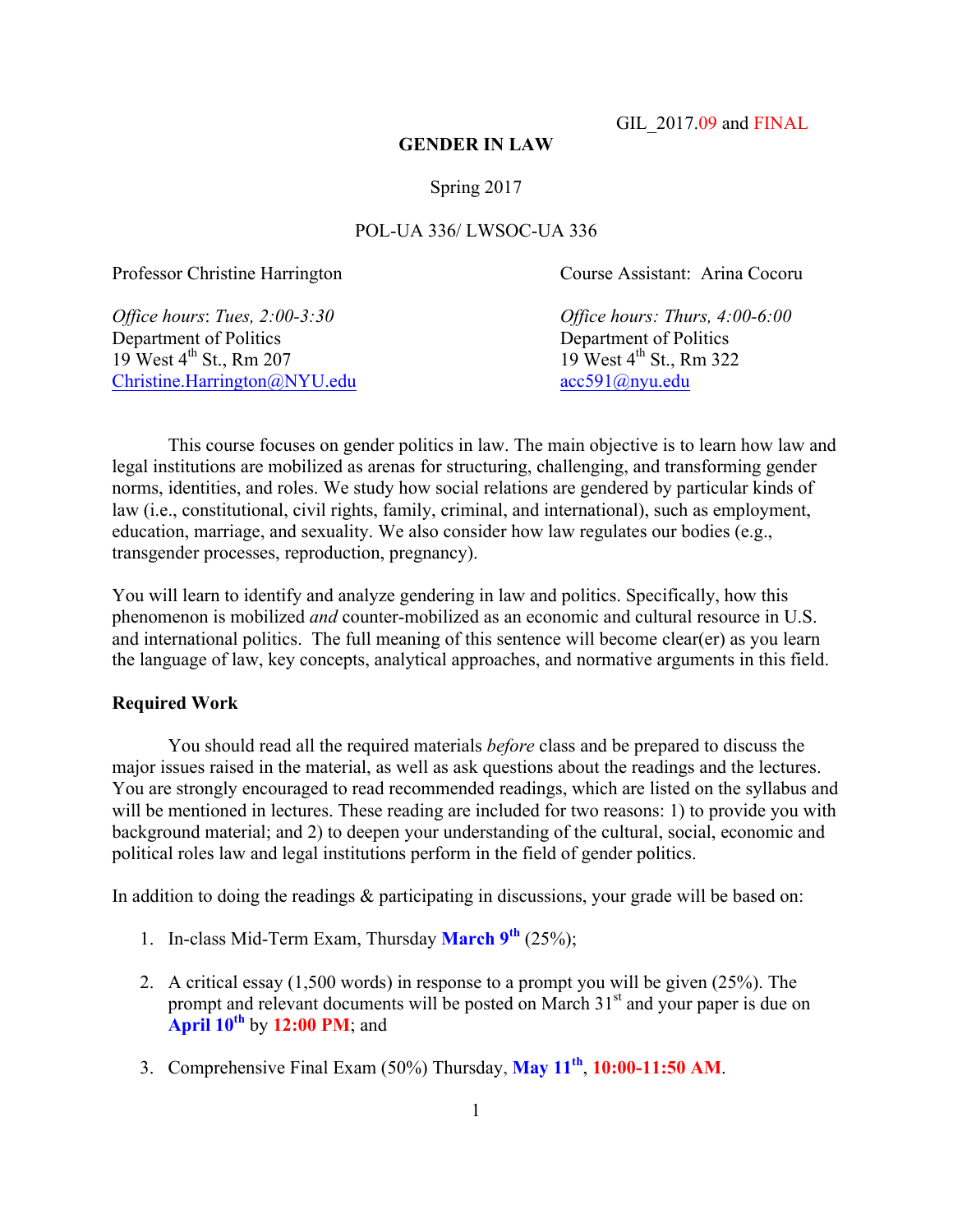# **Required Books\***

Baker, Carrie N. *The Women's Movement Against Sexual Harassment*. NY: Cambridge University Press, 2008.

Schreiber, Ronnee. *Righting Feminism: conservative women & American politics*. NY: Oxford University Press, 2008.

Corrigan, Rose. *Up Against A Wall: Rape Reform and the Failure of Success*. NY: NYU Press, 2013.

Fineman, Martha. *The Neutered Mother, the Sexual Family: and other twentieth century tragedies*. NY: Routledge, 1995.

Cramer, Renée Ann. *Pregnant with the Stars: Watching and Wanting the Celebrity Baby Bump*. Stanford: Stanford University Press, 2015.

\* All other readings listed on the Course Outline will be posted on *NYU Classes*.

# **Recommended**

Bumiller, Kristin. *In an Abusive State: how neoliberalism appropriated the feminist movement against sexual violence*. Duke University Press. 2008.

Ritter, Gretchen. *The Constitution as Social Design: gender and civic membership in the American constitutional order*. Stanford University Press, 2006.

Roberts, Dorothy. *Killing the Black Body: race, reproduction, and the meaning of liberty*. Vintage, 1997.

- *Please turn off your cell phones during lecture; this includes text messaging.*
- *Please do not walk out of class during the lecture.*
- *Thank you.*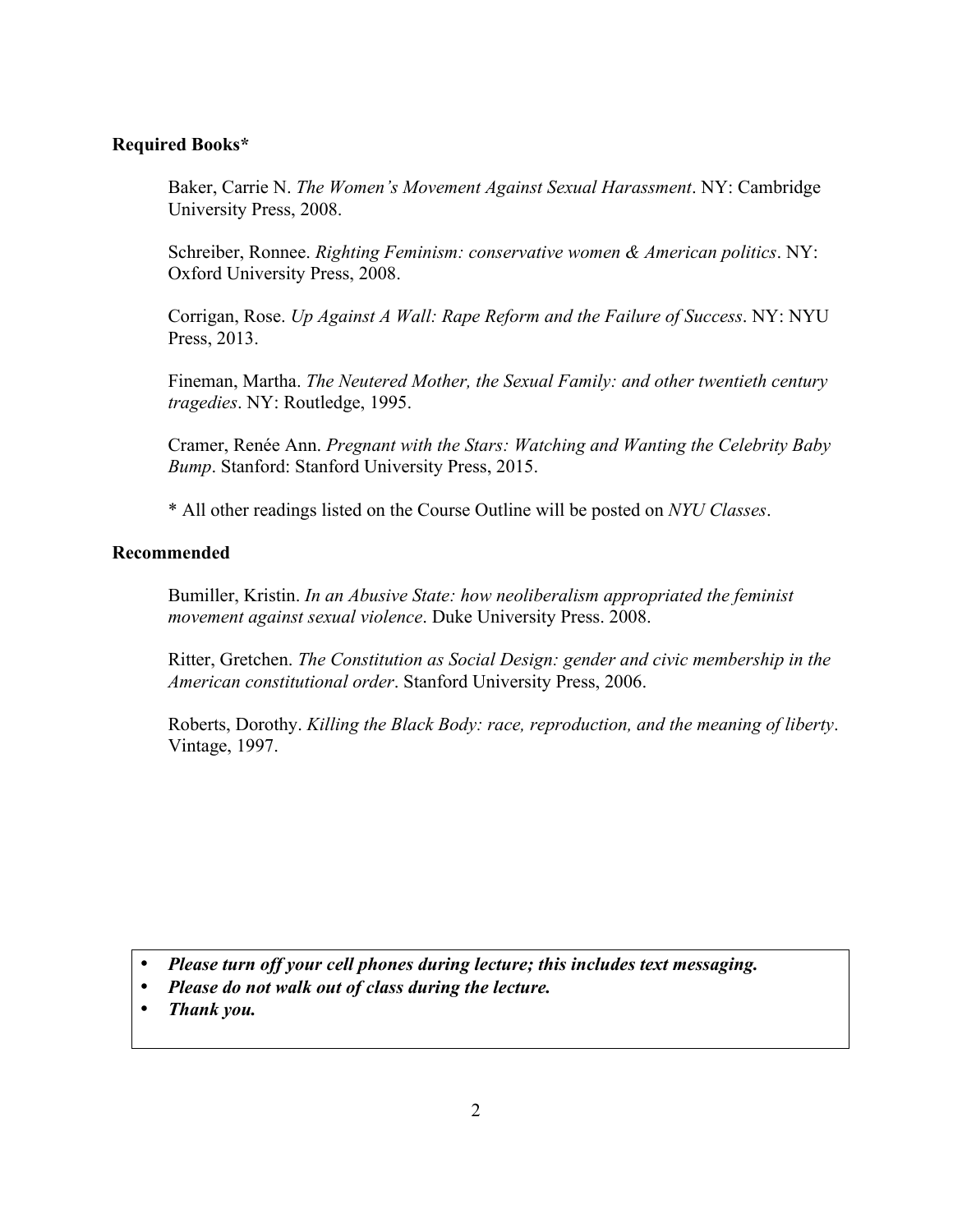# **Course Outline**

## **I. Framing Gender in Law and Politics** [weeks 1-4]

A. The Feminist Movement Against Sexual Harassment [**Jan. 26**]

Baker, (2008) *The Women's Movement Against Sexual Harassment*; Introduction and Part I (pp. 1-64).

*Recommended*: Ritter, "The Constitution as Social Design," Chapter 1.

B. "Hostile Environment" as a Violation of Civil Rights

## **. 31**

Baker, Part II (pp. 67-107).

*Meritor Savings Bank v. Vinson* (1986) *Harris v. Forklift Systems* (1993) *Oncale v. Sundowner Offshore Services* (1998)

## **Feb. 2 & 7**

Baker, Part III (pp. 111-176).

*Vance v. Ball State University* (2013) *Holder v. Southeastern Oklahoma State University* (2015)

# **See "Framing\_Harrington\_prezi"**

C. Anti-Feminist Counter Mobilization [**Feb. 9** no class/snow day, **Feb. 14]**

Schreiber, (2008) *Righting Feminism*; Chapters 1-3 (pp. 3-55).

*Recommended*:

Richards, David A. J. *Fundamentalism in American Religion and Law: Obama's challenge to patriarchy's threat to democracy*. NY: Cambridge University Press, 2010.

D. Queer with or without Feminist Legal Theory?

## **Feb. 14**

Halley, "Queer Theory by Men", in Fineman, Jackson & Romero (2009) *Feminist and Queer Legal Theory*; Chapter 1 (pp. 9-28).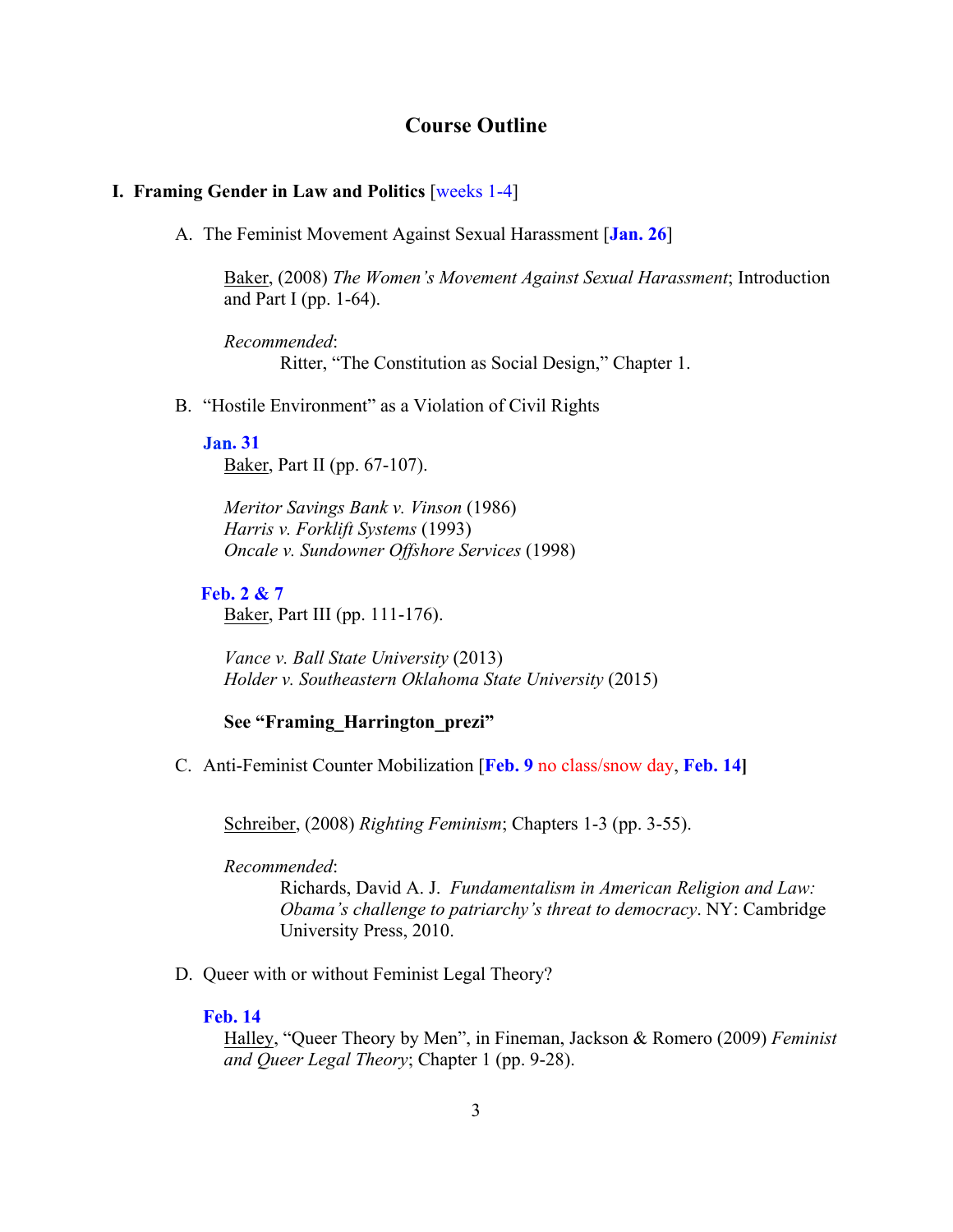Franke, "Theorizing Yes: An Essay on Feminism, Law, and Desire", in Fineman, Jackson & Romero, Chapter 2 (pp. 29-44).

## **Feb. 16**

Schultz, "The Sanitized Workplace Revisited," in Fineman, Jackson & Romero, Chapter 4 (pp. 65-90).

Nadig, Alok K. "Ably Queer: The ADA as a Tool in LGBT Antidiscrimination Law." *NYU Law Review*. 91(2016): 1316-1354.

## **II. Gender Violence** [weeks 5-7]

A. If the State is Involved or Not [**Feb. 21, 23 & 28**]

### **Feb. 21**

Siegel, Reva B. "'The Rule of Love': Wife Beating as Prerogative and Privacy." *Yale Law Journal* 105 (1996): 2117- 2161 and 2170-2174.

Corrigan. *Up Against A Wall: Rape Reform and the Failure of Success*, 2013, Chapters 1 & 2.

#### **Feb. 23**

Corrigan, Chapters 3, 4, 5 & 6.

## **Feb. 28**

Corrigan, Chapters 7 & 8.

#### *Recommend*:

Bumiller, Kristin. *In an Abusive State: how neoliberalism appropriated the feminist movement against sexual violence*. Duke University Press, 2008.

B. Federal Law: *Violence Against Women Act* [**March 2 & 7**]

#### **March 2**

Siegel, Reva B. "The Rule of Love," pp. 2174-2207

Schreiber, Chapter 4 (pp. 56-77).

#### *Recommend*:

Mills, Linda G., Mary Helen Maley and Yael Shy. "Circulos de Paz and the Promise of Peace: Restorative Justice Meets Intimate Violence." *NYU Review of Law & Social Change* 33 (2009):127-152.

#### **March 7**

*Brzonkala v. Virginia Polytechnic Inst. & State Univ.* (1997) USCA, 4<sup>th</sup> Cir. 2-1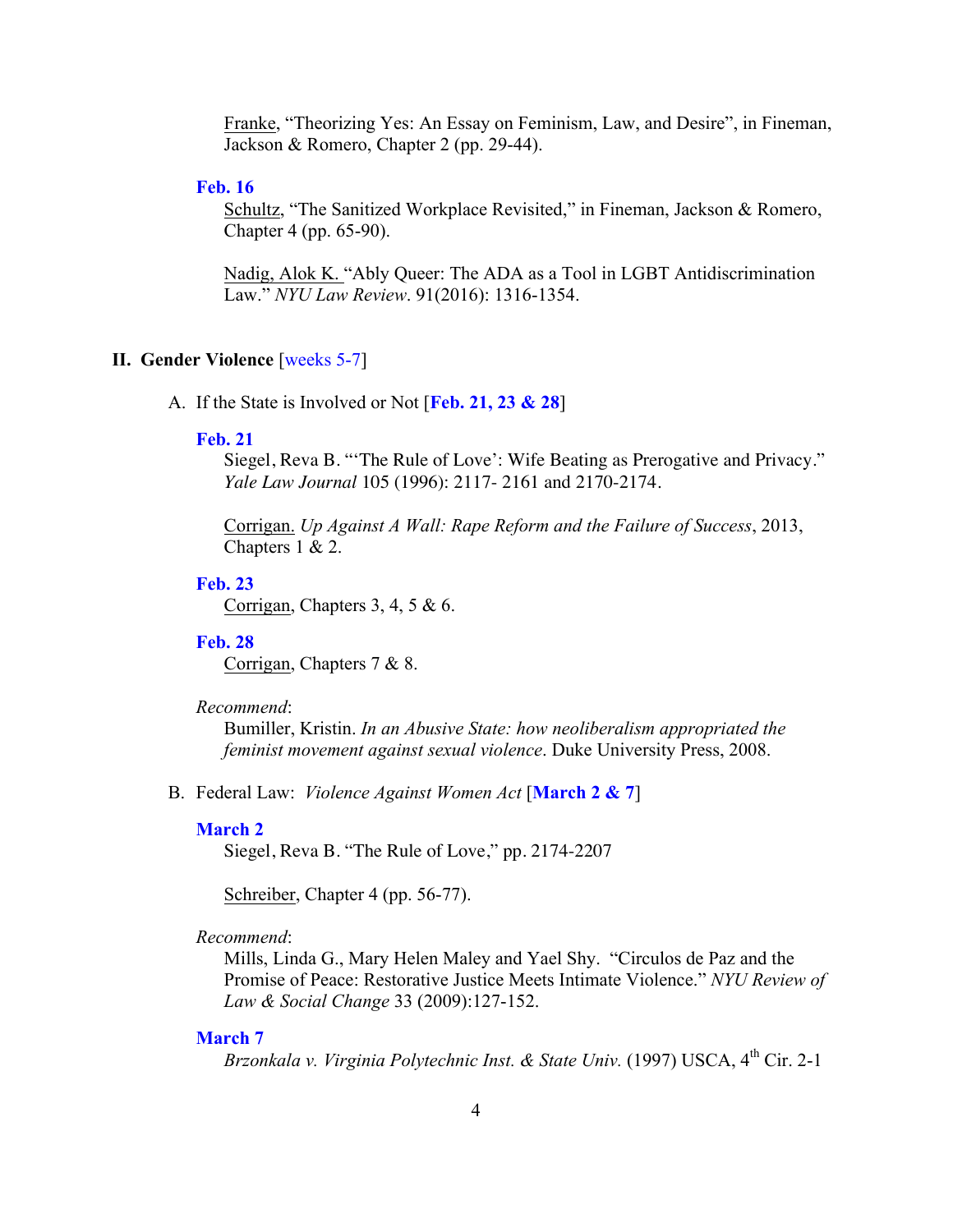en banc *Brzonkala v. Virginia Polytechnic Inst. & State Univ.* (1999) USCA, 4<sup>th</sup> Cir. (1999) 7-4

*U.S. v. Morrison* (2000) 5-4

# See "VAWA **Harrington** prezi"

## Mid-Term: Thursday, March 9<sup>th</sup>

# *Week of Spring Break* no class

- C. Title IX: Sexual Harassment as Sexual Violence [**March 21, 23 & 28**]
	- 1. Feminist Activists

KNOW YOUR IX, "Pros and Cons of Filing a Title IX Law Suite," accessed on 10/1/2015 at http://knowyourix.org/title-ix/pros-and-cons

KNOW YOUR IX, "Letter to Chair and Ranking Member of the Senate Committee on Health, Education, Labor and Pensions," February 25, 2016.

National Women's Law Center, "The Next Generation of Title IX: Harassment and Bullying Based on Sex," www.nwlc.org

Feminist Majority Foundation, "Feminist Groups Oppose FRATPAC Bill," September 21, 2015, https://feminist.org/blog/index.php/2015/09/21/feministgroups-oppose fratpac-bill/

2. Anti-Feminist Activists

Independent Women's Forum (IWF), "Harvard Tells Its Women: Go Where the Rapes Are," March 15, 2016, http://iwf.org/2799605/Harvard-Tells-Its-Women

IWF, "Title IX and Freedom of Speech on College Campuses," 6 Policy Focus January 2016.

3. Federal Agencies: Dept. of Justice *and* Dept. of Education

US Department of Justice http://www.justice.gov/agencies/index-org.html

Office on Women Against Violence, U.S. Department of Justice http://www.ovw.usdoj.gov/

Lhamon, Catherine E., "Questions and Answers on Title IX and Sexual Violence," Office of Civil Rights, US Department of Education, April 29, 2014.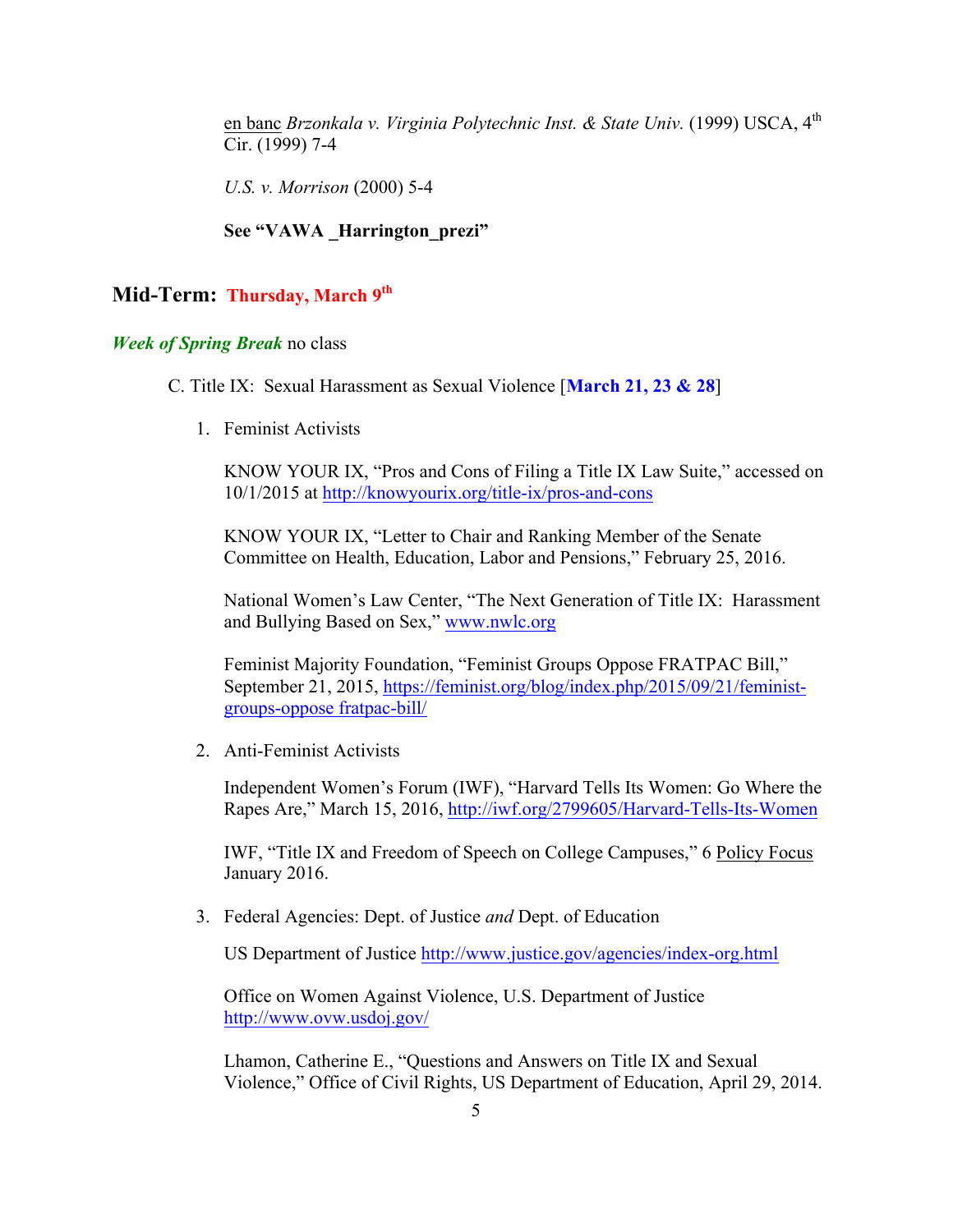Office of Civil Rights, US Department of Education, "Know Your Rights: Title IX Prohibits Sexual Harassment and Sexual Violence Where You Go to School," document on ED website.

#### 4. Due Process Rights

19 Harvard Law School Professors, "Press Release: The Hunting Ground," November 11, 2015.

A Voice for Make Students, "Database: Lawsuits Against Colleges and Universities Alleging Due Process and Other Violations in Adjudicating Sexual Assault," downloaded 9/24/2015. www.avoiceformalestudents.com

5. Feminist Legal Policy on Title IX

Halley, Janet. "Trading the Megaphone for the Gavel in Title IX Enforcement." 128 *Harvard Law Review* Forum128 (2014):103.

Gersen, Jacob and Jeannie Suk. "The Sex Bureaucracy." *California Law Review* 104 (2016).

#### **See "Title IX\_Harrington\_prezi"**

#### *Recommend*:

Schneider, Elizabeth. *Battered Women & Feminist Lawmaking*. New Haven: Yale University Press, 2000.

*Hedda Nussbaum v. Joel Steinberg* (1999) Supreme Court of NY State Appellate Division

Video: Court TV (1999) *The Trial of Lorena Bobbitt: Assault, Revenge or Self-Defense?*

Independent Women's Forum (IWF), "Brief of Amicus Curiae in Support of Respondent in *U.S. v. Morrison*," files with the U.S. Supreme Court on December 13, 1999.

#### **III. Gendered/ Sexed Roles in Law: Marriage**

A. Marriage and Motherhood [**March 30 and April 4**]

Fineman, *The Neutered Mother, the Sexual Family*. NY: Routledge, 1995.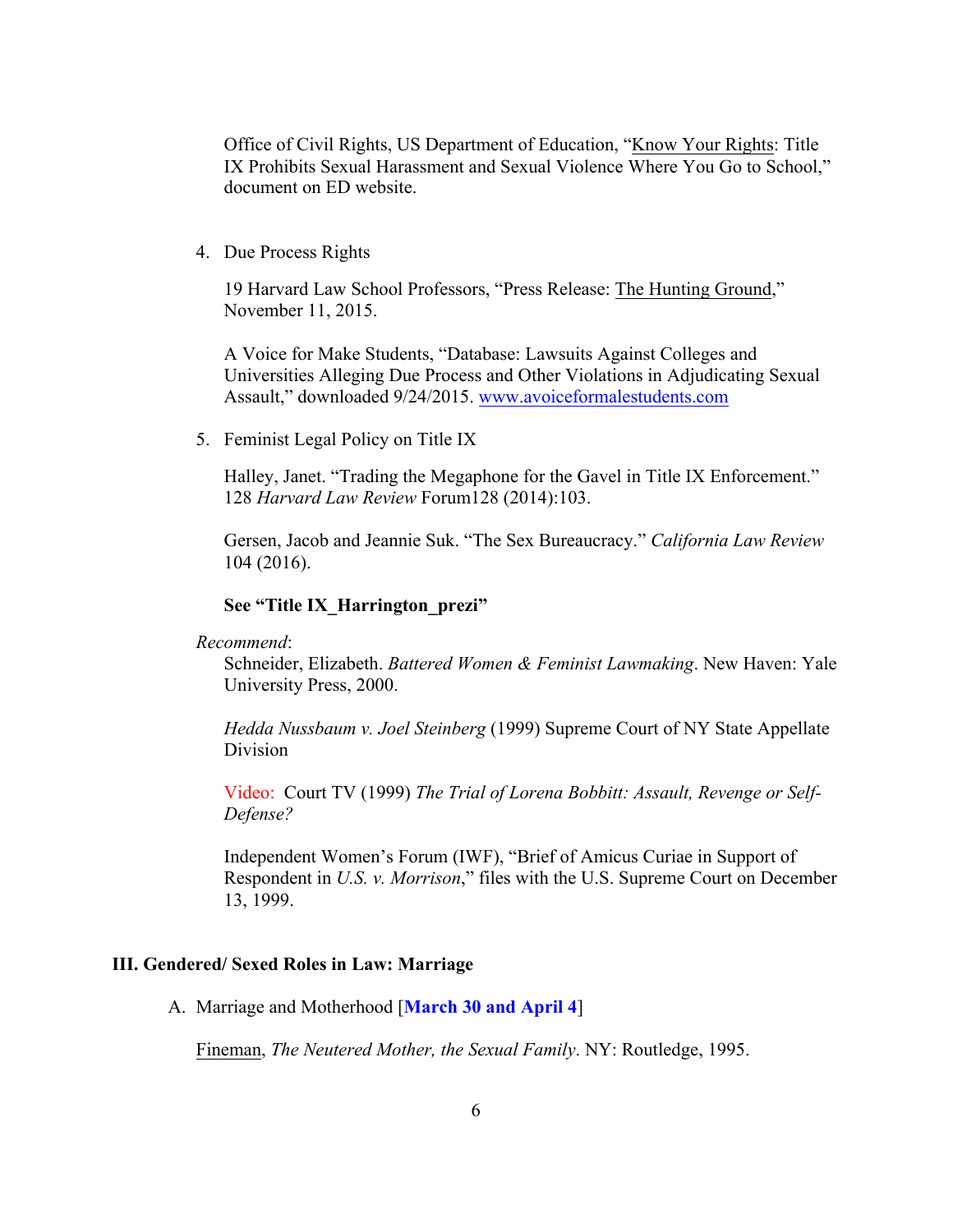Becker, "Care and Feminists," in Fineman, Jackson & Romero, Chapter 9 (pp. 159- 177).

Schreiber, Chapter 5 (pp. 78-95).

*Recommend*: Ritter, "Marriage," Chapter 3.

B. Same Sex Marriage and Law Reform [**April 6, 11 & 13**]

*Defense of Marriage Act* (1996)

*Goodridge v. Department of Public Health* (2003) Supreme Judicial Court of **Massachusetts** 

Keck, Thomas M. "Beyond Backlash: Assessing the Impact of Judicial Decision on LGBT Right." *Law & Society Review* 43 (2009): 151-182.

*Obergefell v. Hodges* (2015)

Schreiber, Epilogue (pp.129-140) focus on "identity politics."

*Recommended:* Yoshino, Kenji. "Covering," *Yale Law Journal* 111 (2002): 769.

# **Paper due: April 10th**

## **IV. Legal Scrutiny for Gendering [weeks 11-13]**

A. Constitutional Equality: Differential Impact

#### **April 18**

*Frontiero v. Richardson* (1973) *Craig v. Boren* (1976)

*California Federal Savings and Loan Asso., et al v. Guerra* (1987)

## **April 20**

Crenshaw, Kimberlé. "Demarginalizing the Intersection of Race and Sex: A Black Feminist Critique of Antidiscrimination Doctrine, Feminist Theory, and Antiracist Politics." *University of Chicago Legal Forum* (1989): 139-167.

*Ledbetter v. Goodyear Tire & Rubber Co.* (2007)

*Recommend*: Ritter, "Equality," Chapter 7